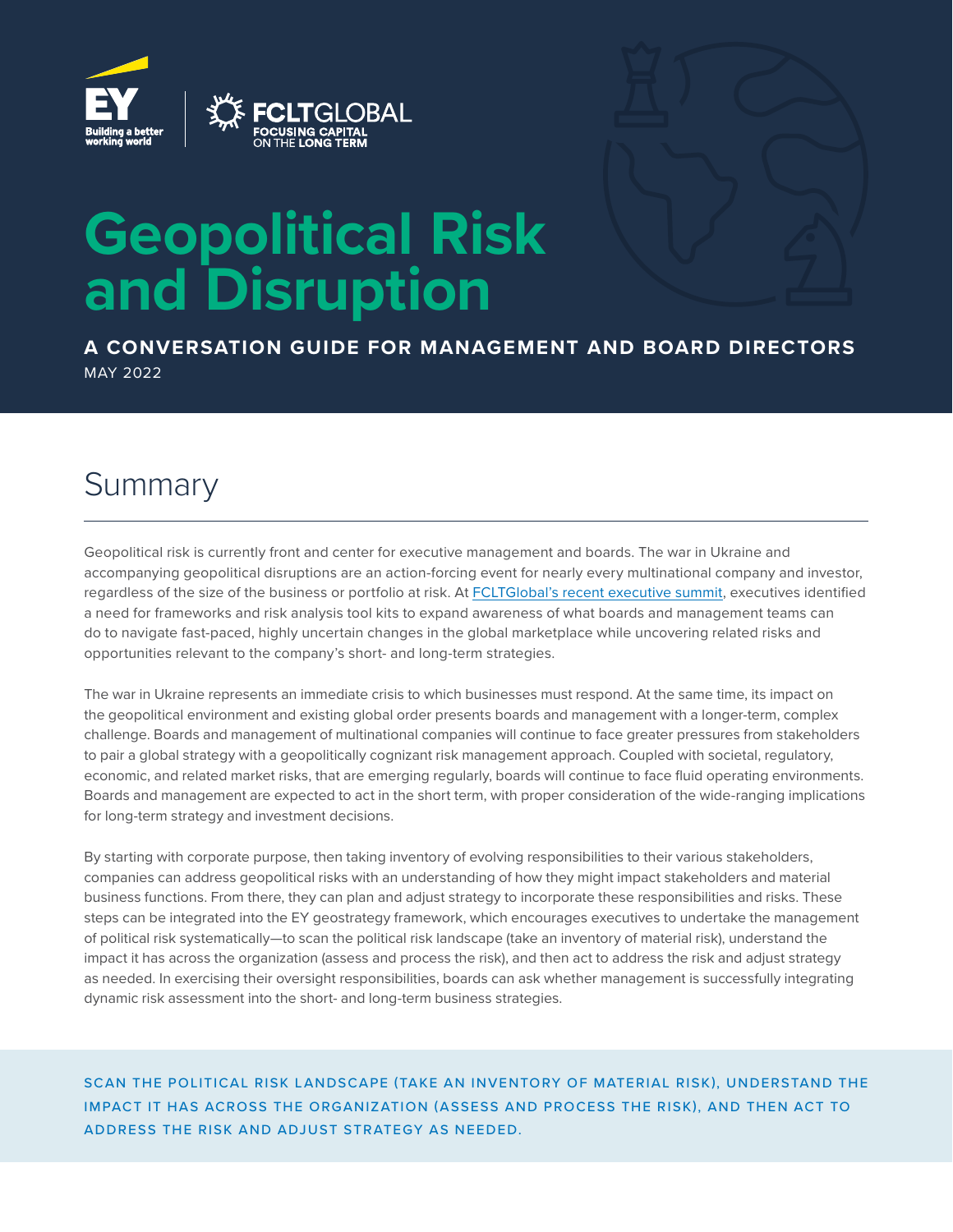#### THE STRATEGIC IMPERATIVE OF ADDRESSING POLITICAL RISK

In an [EY survey of 1,000+ executives conducted in 2021](https://www.ey.com/en_sg/geostrategy/the-ceo-imperative-are-you-making-political-risk-a-strategic-priority), 94% reported they had been impacted by unexpected political risks over the last 12 months, and 58% prioritized improving how their organization assesses political risk. Most, however, have been in reactive mode; just one in three reported proactively coordinating political risk management and only 25% of boards regularly considered political risk when making board decisions. Additionally, [prior FCLTGlobal](https://www.fcltglobal.org/wp-content/uploads/long-term-habits-of-highly-effective-corporate-boards.pdf)  [research](https://www.fcltglobal.org/wp-content/uploads/long-term-habits-of-highly-effective-corporate-boards.pdf) found 67% of executives said the board needed to contribute more to their team's strategy, but [EY research](https://www.ey.com/en_sg/geostrategy/the-ceo-imperative-are-you-making-political-risk-a-strategic-priority) shows confidence in managing political risks has plummeted (see Figure 1).

For organizations to succeed in building resilient long-term strategies, this needs to change.

Over the last few years, we have seen a steady rise in the levels of political risk, fueled by great-power rivalries that have challenged assumptions about the trajectory of globalization. With the advent of the war in Ukraine, there is a heightened impetus to embark on a more sober assessment of the landscape of geopolitical risk and give increased attention to the governance of political risk management.

#### A NEED FOR FRAMEWORKS

When it comes to managing multi-horizon systemic risks, frameworks embedded in a stakeholder-focused strategy can help organizations prioritize and take action. Frameworks will not save companies and their boards from the disruption of a crisis, but they are designed to help prepare for one before it hits. They are important, actionable tools to bring order into a complex environment, test assumptions, and catalyze strategic decision-making.

By starting with corporate purpose, then taking inventory of commitments to stakeholders, and anticipating how responsibilities may be evolving, companies can address dynamic risks with an understanding of how they might impact stakeholders and material business functions. From there, they can plan and adjust long-term strategy to process and fulfill expectations—to act and to create a strategy to fulfill stakeholder responsibilities, including through governance and risk management of geopolitical developments.



How confident are you in your company's ability to manage the following types of political risk?

**Figure 1: C-suite confidence in managing political risks has plummeted1**

<sup>1</sup> Source: EY Geostrategy in Practice 2021. The share of global executives highly confident about their company's ability to manage political risks dropped from 74% to 55% between the 2020 and 2021 editions of the EY Geostrategy in Practice survey.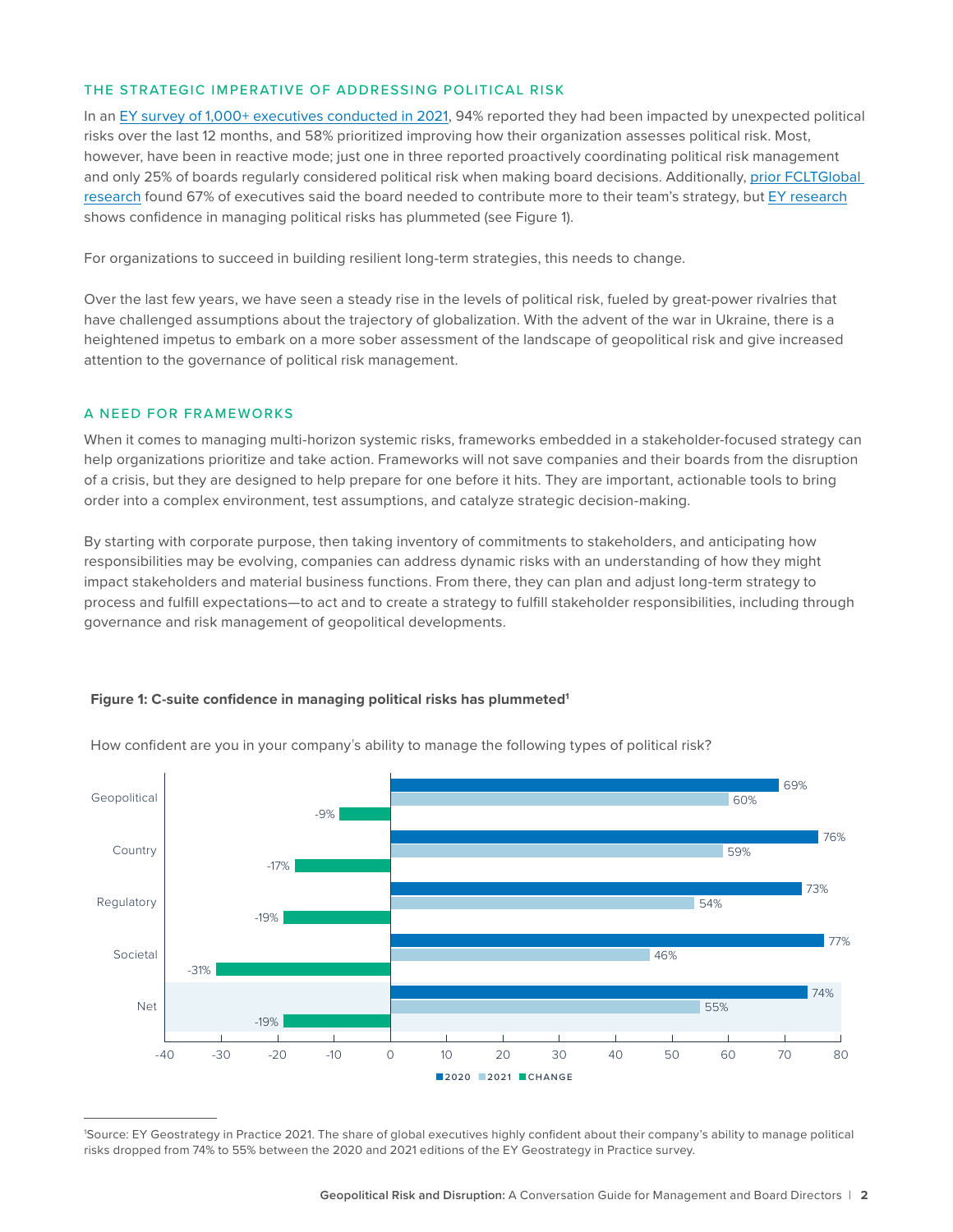| <b>SCAN</b>                                                                             | <b>FOCUS</b>                                                                                                                                                                           | <b>ACT</b>                                                                                                            |
|-----------------------------------------------------------------------------------------|----------------------------------------------------------------------------------------------------------------------------------------------------------------------------------------|-----------------------------------------------------------------------------------------------------------------------|
| Identify and dynamically<br>monitor political risks for<br>opportunities and challenges | Assess the impact of political<br>risks on company functions<br>and the global footprint                                                                                               | Manage political risk in a holistic<br>and cross-functional manner<br>at both the operational and<br>strategic levels |
| • Geopolitical<br>• Country<br>• Regulatory<br>• Societal                               | • Revenue<br>• Growth and Investment<br>• Operations and Supply Chain<br>• Data and Intellectual Property<br>• Human Capital<br>$\cdot$ Finance and Tax<br>• Reputation and Compliance | • Strategy<br>• Governance<br>• Risk management                                                                       |

These steps can be integrated into the EY geostrategy framework (illustrative view in Figure 2). The framework encourages executives to undertake the management of political risk systematically—to scan the political risk landscape (take an inventory of material risk), understand the impact it has across the organization (assess and process the risk), and then act to address the risk and adjust strategy as needed.

#### GEOPOLITICAL CONVERSATION GUIDE

No matter where a company sits in its maturity in political risk management, addressing disruptions involves investing time to take stock, reassess, and ask the right questions. Geopolitical events often present similar threats in terms of potential disruption to long-term strategy but come with their own idiosyncratic characteristics.

Below is an adapted version of the Risk Conversation Guide, developed to facilitate board decisions that meet both long-term objectives and short-term risks in the face of geopolitical crisis or disruption. The guiding principle is that geopolitical risk, like any other external risk, can be proactively managed. This guide is meant to help organizations evaluate how significant geopolitical risks affect their ability to operate and allow boards and management to guide more forward-leaning, coordinated strategies.

#### *1. What is happening? Dynamic information, insight and expertise are the foundation of geopolitical risk management. Boards can ask:*

#### *Scan:*

*How are we confirming that the board and management have a steady, relevant, sufficiently expansive set of insights on how a geopolitical situation is evolving and what could happen?*

#### *Take Inventory:*

*What current obligations do we have to stakeholders that may have changed because of the development?*

*2. How and where will it impact us? Understanding the impact across the organization, in a comprehensive way, is important to geopolitical risk due diligence, for a crisis or for long-term planning. Boards can ask:* 

#### *Focus:*

*How are key business elements, such as operations, finance, reputation and compliance, and our people, impacted by geopolitical developments?* 

#### *Anticipate:*

*How are our long-term objectives and competitive advantages impacted by this crisis?*

*3. What do we do about it? Take action to address immediate risks, update enterprise risk management (ERM) to incorporate geopolitical risk and consider shifts in strategy. Boards can ask:* 

#### *Act:*

*How is executive management adapting risk management practices, and is any change in strategy needed?* 

#### *Fulfill Expectations:*

*What resources are required to continue to fulfill our responsibilities and meet longterm objectives?*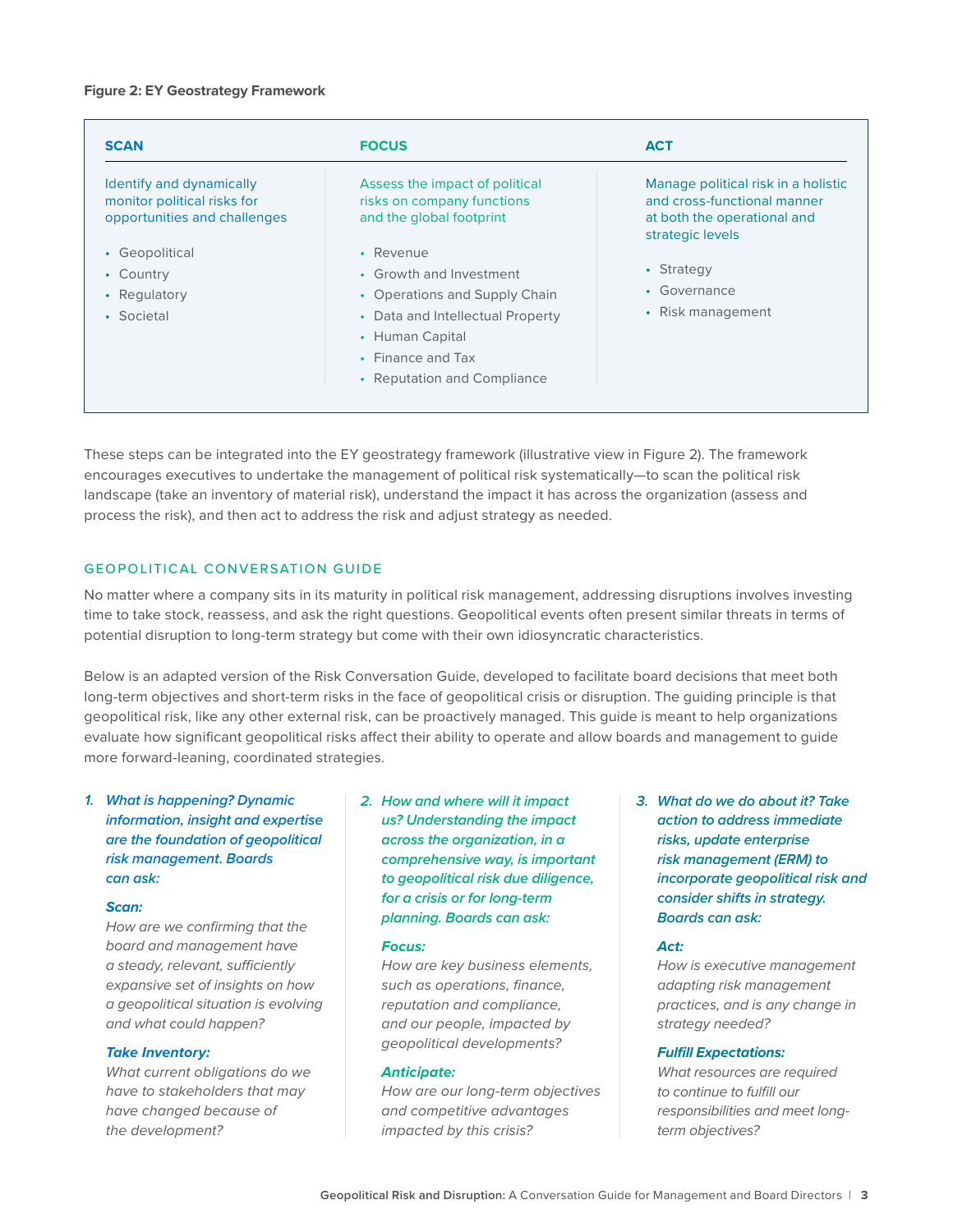## Appendix: Geopolitical Risk Conversation Guide

The below list of key questions is provided as a conversation guide to support board members and other executives in processing and responding to a geopolitical crisis in a manner consistent with their organization's purpose and long-term value creation strategy.

| 1. What is happening?<br>Dynamic information, insight and expertise are the foundation of geopolitical risk management.<br><b>Boards can ask:</b> |                                                                                                                                                                                             |
|---------------------------------------------------------------------------------------------------------------------------------------------------|---------------------------------------------------------------------------------------------------------------------------------------------------------------------------------------------|
| <b>Scan</b>                                                                                                                                       | • How are we assessing the actual and potential impact of a geopolitical situation on the<br>company's operations, stakeholders, performance, and strategy?                                 |
|                                                                                                                                                   | • How are we confirming that the board and management have a steady, relevant, sufficiently<br>expansive set of insights on how a geopolitical situation is evolving and what could happen? |
|                                                                                                                                                   | • What processes are in place to strengthen the information infrastructures used by<br>management and the board to perform their respective responsibilities?                               |
| <b>Take Inventory</b>                                                                                                                             | • What current obligations do we have to stakeholders that may have changed because of<br>the development?                                                                                  |
| Regularity<br>of Updates                                                                                                                          | • Is the board regularly receiving relevant updates on the evolving crisis and its actual or<br>potential impact on the company's operations, stakeholders, performance, and strategy?      |
| <b>Insights Quality</b>                                                                                                                           | • Do we have insights from both internal (including directors) and external sources?                                                                                                        |
|                                                                                                                                                   | • Are we considering all levels of material political risk (geopolitical, country, regulatory,<br>and societal) over time horizons most relevant to our strategic objectives?               |
|                                                                                                                                                   | • How are we making certain that we have timely access to transparent and accurate<br>material information?                                                                                 |
| Coverage<br>Sufficiency                                                                                                                           | • Does this crisis warrant management conducting more extensive due diligence on political<br>developments in other markets we are operating in?                                            |
| <b>Reputation and</b><br>Compliance<br>Responsibility                                                                                             | • What degree of responsibility does the organization have in this situation?                                                                                                               |
|                                                                                                                                                   | • Are any adjustments to our overall strategy necessary to address this responsibility?                                                                                                     |
|                                                                                                                                                   | • Are there any legal exposures from the situation?                                                                                                                                         |
|                                                                                                                                                   | • How are our long-term financial performance and long-term performance indicators (KPIs)<br>likely to be affected? Are they still relevant in the current environment?                     |
| Long-term<br><b>Value Impact</b>                                                                                                                  | • Has the crisis at any point affected our company's ability to fulfill its purpose and live<br>its values?                                                                                 |
|                                                                                                                                                   | • Are the short-term pressures we are currently facing because of this crisis disrupting our<br>long-term strategy?                                                                         |
|                                                                                                                                                   | • How will this crisis impact consumer confidence, competitive fairness, and long-term value?                                                                                               |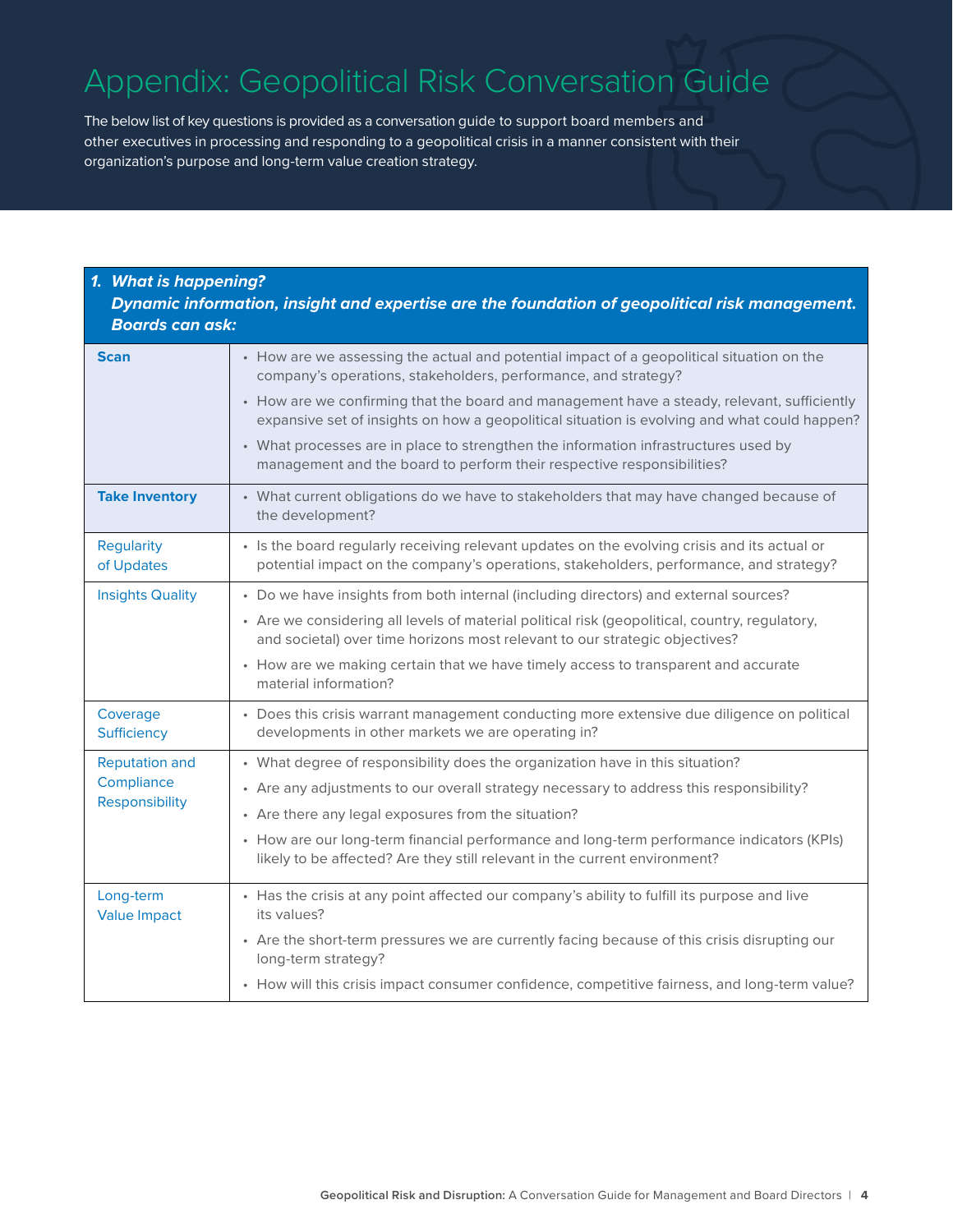

### *2. How and where will it impact us?*

*Understanding the impact across the organization, in a comprehensive way, is important to geopolitical risk due diligence, for a crisis or for long-term planning. Boards can ask:* 

| <b>Focus</b>                                                                          | • How are key business elements, such as operations, finance, reputation and compliance,<br>and our people, impacted by geopolitical developments?                                                                                                                                                                                                                                                                                                                                                                                                                                                                                                                                                                                                                                                                                                                                                                                                                                                                                                                                                                                                                                                                                                                                                                         |
|---------------------------------------------------------------------------------------|----------------------------------------------------------------------------------------------------------------------------------------------------------------------------------------------------------------------------------------------------------------------------------------------------------------------------------------------------------------------------------------------------------------------------------------------------------------------------------------------------------------------------------------------------------------------------------------------------------------------------------------------------------------------------------------------------------------------------------------------------------------------------------------------------------------------------------------------------------------------------------------------------------------------------------------------------------------------------------------------------------------------------------------------------------------------------------------------------------------------------------------------------------------------------------------------------------------------------------------------------------------------------------------------------------------------------|
| <b>Anticipate</b>                                                                     | • How are our long-term objectives and competitive advantages impacted by this crisis?                                                                                                                                                                                                                                                                                                                                                                                                                                                                                                                                                                                                                                                                                                                                                                                                                                                                                                                                                                                                                                                                                                                                                                                                                                     |
| What are the range<br>of impacts to our<br>key stakeholders?                          | • Employees: Are our people safe? How do we keep them safe and supported?<br>• Investors and Regulators: Do we need to communicate the impact of the risks to<br>shareholders and regulators?<br>• Business Partners: What impact has the crisis had on our supply chain or distribution<br>network? Do our suppliers or partners need support we may be well placed to provide?<br>• Communities: What level of responsibility do we have to the communities in which we<br>operate in this crisis?                                                                                                                                                                                                                                                                                                                                                                                                                                                                                                                                                                                                                                                                                                                                                                                                                       |
| What is the range<br>of functional<br>impacts to our<br>business from<br>this crisis? | • Revenue and Growth Projections:<br>- Are our prior capital allocation and investment priorities still relevant? If so, can we<br>maintain them?<br>- How are customers being affected? What responsibilities do we have to our customers<br>in the near, medium, and long term?<br>• Operations and Supply Chain:<br>- What is the status of physical/operational assets in the affected geography? What<br>steps must be taken to secure them?<br>- Can the business continue local operations (regardless of whether we wish to)?<br>- What is the risk exposure to the suppliers and overall supply chain of the business?<br>What are viable alternatives or adjustments to the supply chain?<br>- Is the business able to access necessary support (e.g., government support,<br>credit insurance)?<br>• Financial Capital:<br>- What is the overall exposure of the business and any investments to the geography<br>in question (directly and indirectly)? Is the business able to quantify it?<br>- How are operations in the affected geography being financed?<br>- Is the business able to manage commodity prices, FX movements, and cost<br>inflation satisfactorily?<br>- Is market volatility affecting any planned corporate actions (e.g., M&A activity, IPO<br>pricing)? Should timelines be adjusted? |
|                                                                                       |                                                                                                                                                                                                                                                                                                                                                                                                                                                                                                                                                                                                                                                                                                                                                                                                                                                                                                                                                                                                                                                                                                                                                                                                                                                                                                                            |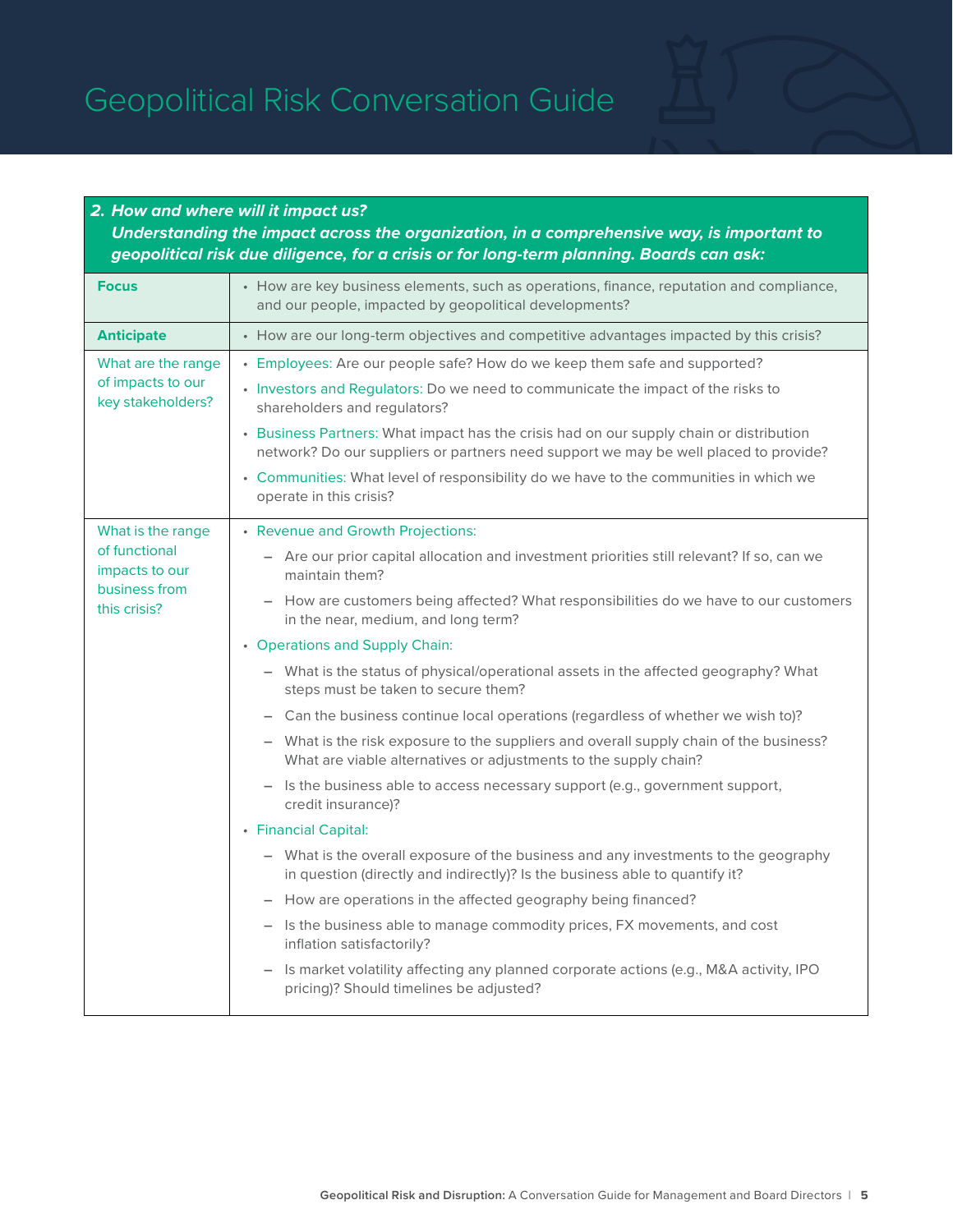## Geopolitical Risk Conversation Guide

| 3. What do we do about it?<br>Take action to address immediate risks, update enterprise risk management (ERM) to<br>incorporate geopolitical risk and consider shifts in strategy. Boards can ask: |                                                                                                                                                                                                                                                                                                                                                                                                                                                                                                                                                                                                                                                                                                                                                                                                                                                                                                                                                                                                                                                 |  |
|----------------------------------------------------------------------------------------------------------------------------------------------------------------------------------------------------|-------------------------------------------------------------------------------------------------------------------------------------------------------------------------------------------------------------------------------------------------------------------------------------------------------------------------------------------------------------------------------------------------------------------------------------------------------------------------------------------------------------------------------------------------------------------------------------------------------------------------------------------------------------------------------------------------------------------------------------------------------------------------------------------------------------------------------------------------------------------------------------------------------------------------------------------------------------------------------------------------------------------------------------------------|--|
| <b>Act</b>                                                                                                                                                                                         | • How is executive management adapting risk management practices and is any change in<br>strategy needed?                                                                                                                                                                                                                                                                                                                                                                                                                                                                                                                                                                                                                                                                                                                                                                                                                                                                                                                                       |  |
| <b>Fulfill</b><br><b>Expectations</b>                                                                                                                                                              | • What resources are required to continue to fulfill our responsibilities and meet long-term objectives?                                                                                                                                                                                                                                                                                                                                                                                                                                                                                                                                                                                                                                                                                                                                                                                                                                                                                                                                        |  |
| <b>Risk</b><br>Management                                                                                                                                                                          | • How do we adjust our risk management strategy for future geopolitical crises? Have we considered:<br>- Explicitly adding "Geopolitical Risk" into the ERM and internal audit processes?<br>- What potential future scenarios need to be considered?<br>• Are there opportunities to better prepare for a shifting geopolitical environment?<br>- Collaborating with sector peers (e.g., workshopping with peers, working alongside<br>trade associations)?<br>- Utilizing quantitative political risk indicators to flag future risks?                                                                                                                                                                                                                                                                                                                                                                                                                                                                                                        |  |
| Governance                                                                                                                                                                                         | • What long-term governance changes or enhancements are needed?<br>• How will we judge our overall success in navigating this crisis?                                                                                                                                                                                                                                                                                                                                                                                                                                                                                                                                                                                                                                                                                                                                                                                                                                                                                                           |  |
| <b>Strategy Shift</b>                                                                                                                                                                              | • Has management evaluated the impact of the geopolitical situation to core strategic decisions<br>(e.g., market entry, pending M&A transactions)?<br>- How will we best balance short-term interests in crisis response with long-term objectives?<br>- Has the crisis at any point suggested a change to our purpose?<br>Does our crisis response strategy align with our stakeholders' expectations?<br>$\rangle\!\rangle$<br>Has the crisis impacted the business' strategic advantages or disadvantages?<br>Does the business need long-term adjustments to the business model?<br>- Does the current geopolitical environment necessitate a reevaluation of our overall growth<br>strategy (e.g., consumer trends) or operating model (e.g., supply chain strategy)?<br>- Does the business have the resilience in its capital structure to succeed in the new environment?<br>· During geopolitical crises, has there been a shift in responsibilities or duties of<br>- Staff?<br>Executives?<br>Board members and relevant committees? |  |
| <b>Desired</b><br><b>Outcomes</b><br>and Key<br>Metrics of<br><b>Success</b>                                                                                                                       | • Are we framing our performance relative to the long-term goal in our performance reports during<br>the crisis?<br>• What are our desired outcomes and key metrics of success? (sample responses follow)<br>Continued-crisis performance (status quo)<br>Maintaining social license to operate<br>Capitalizing on new market opportunities<br>Stakeholder impact, operating according to our values                                                                                                                                                                                                                                                                                                                                                                                                                                                                                                                                                                                                                                            |  |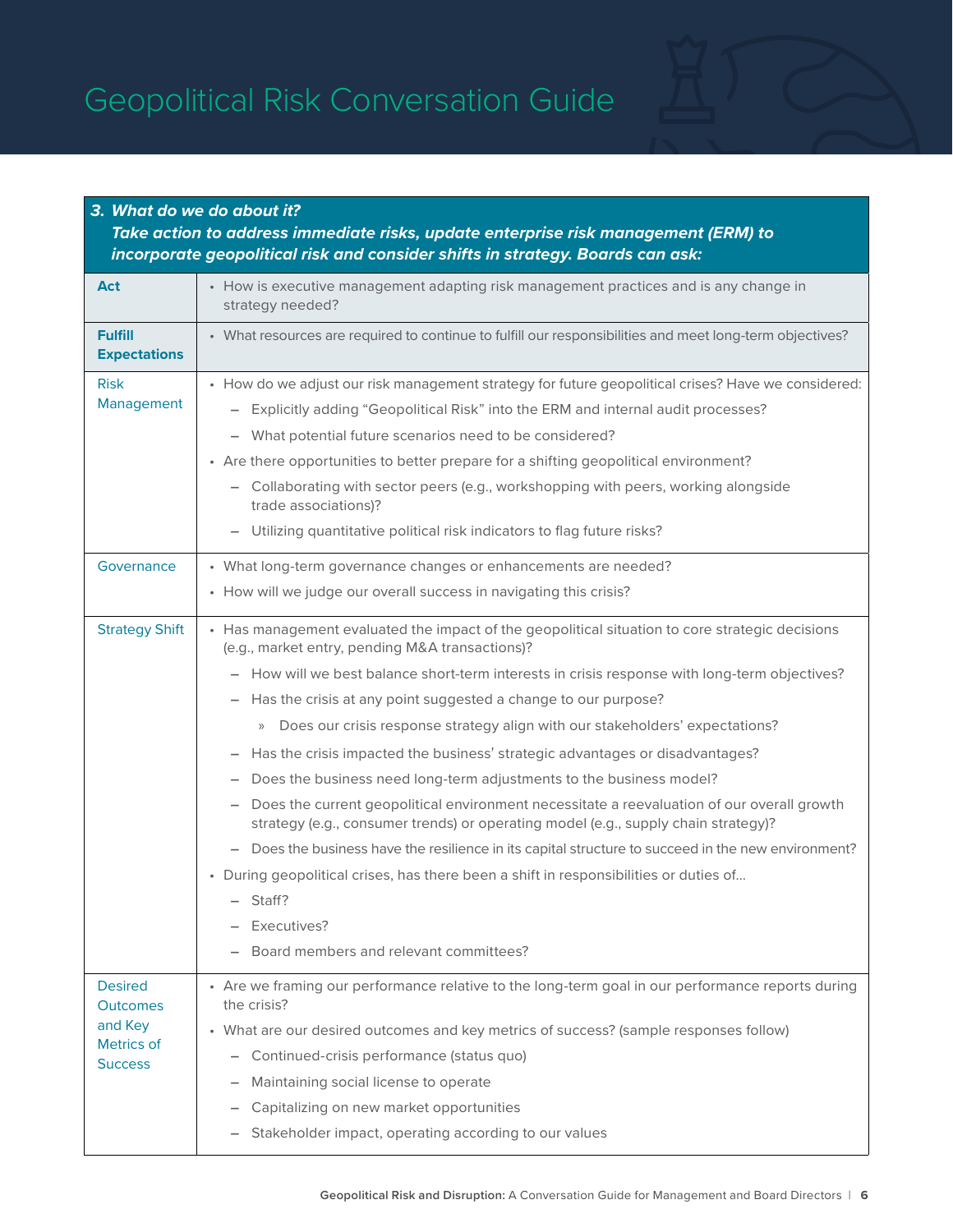FCLTGlobal and the EY organization are collaborating to bring together their respective research on maintaining a long-term focus and managing geopolitical risk to provide an initial crisis conversation guide. FCLTGlobal's work on addressing risks to meet long-term objectives in ["Balancing Act"](https://www.fcltglobal.org/wp-content/uploads/balancing-act-managing-risk-across-multiple-time-horizons.pdf) and ["Walking the Talk"](https://www.fcltglobal.org/wp-content/uploads/Walking-the-Talk-Multi-Stakeholder-Capitalism-in-Practice_FCLTGlobal.pdf) aligns with the necessity of anticipating geopolitical risks. EY work on identifying the leading practices of political risk management through its ["Geostrategy in Practice"](https://www.ey.com/en_sg/geostrategy/the-ceo-imperative-are-you-making-political-risk-a-strategic-priority) survey of corporate executives and [board integration best practices](https://www.ey.com/en_uk/board-matters/how-boards-can-better-integrate-political-risks-into-their-agenda), offers research to help shape a geopolitics-focused risk management strategy. Together, we have developed this conversation guide to aid organizations in evaluating and acting on geopolitical risks in ways consistent with their long-term purpose and objectives.

WRITTEN BY **Ariel Fromer Babcock, CFA** Managing Director and Head of Research **FCLTGlobal** 

> **Ben-Ari Boukai** Assistant Director Geostrategic Business Group Ernst & Young LLP

#### **Mary Cline, PhD**

Senior Advisor Geostrategic Business Group Ernst & Young LLP

**Oliver Jones** Partner and EY Global Leader Geostrategic Business Group Ernst & Young LLP United Kingdom

**Nur Robleh** Research Associate **FCLTGlobal** 

*Thanks to the contributions provided by the EY Center for Board Matters and Courtney Rickert McCaffrey, EY Global Insights Leader, Geostrategic Business Group.*